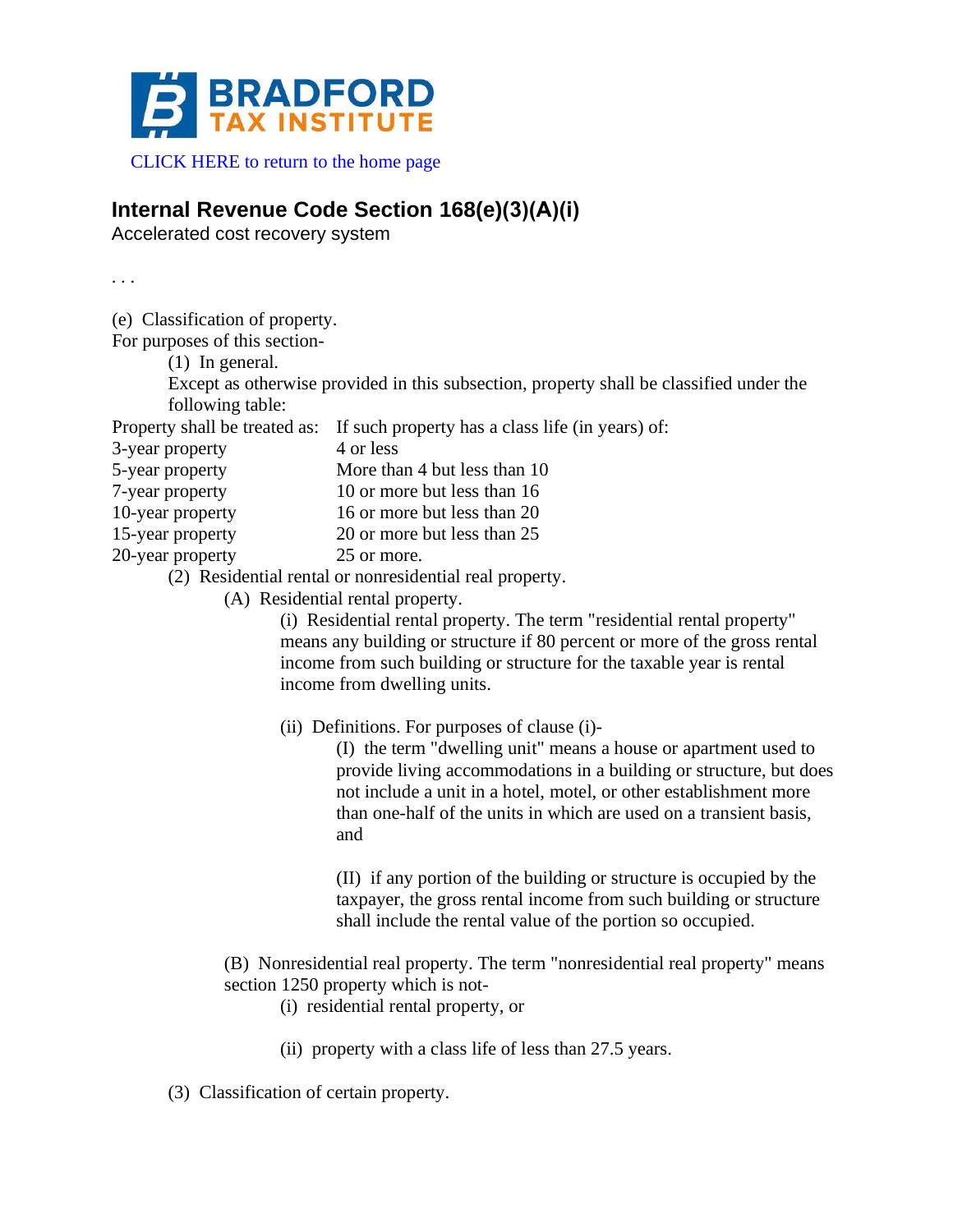

- (A) 3-year property. The term "3-year property" includes-
	- (i) any race horse-
		- (I) which is placed in service before January 1, 2022, and

(II) which is placed in service after December 31, 2021, and which is more than 2 years old at the time such horse is placed in service by such purchaser,

(ii) any horse other than a race horse which is more than 12 years old at the time it is placed in service, and

(iii) any qualified rent-to-own property.

## (B) 5-year property. The term "5-year property" includes-

(i) any automobile or light general purpose truck,

- (ii) any semi-conductor manufacturing equipment,
- (iii) any computer-based telephone central office switching equipment,
- (iv) any qualified technological equipment,

(v) any section 1245 property used in connection with research and experimentation,

(vi) any property which-

(I) is described in subparagraph (A) of section 48(a)(3) (or would be so described if "solar or wind energy" were substituted for "solar energy" in clause (i) thereof and the last sentence of such section did not apply to such subparagraph),

(II) is described in paragraph (15) of section 48(l) (as in effect on the day before the date of the enactment [11/5/90] of the Revenue Reconciliation Act of 1990) and has a power production capacity of not greater than 80 megawatts, or

(III) is described in section  $48(1)(3)(A)(ix)$  (as in effect on the day before the date of the enactment of the Revenue Reconciliation Act of 1990), and

(vii) any machinery or equipment (other than any grain bin, cotton ginning asset, fence, or other land improvement) which is used in a farming business (as defined in section  $263A(e)(4)$ ), the original use of which commences with the taxpayer after December 31, 2017.

Nothing in any provision of law shall be construed to treat property as not being described in subclause (I) or (II) of clause (vi) by reason of being public utility property.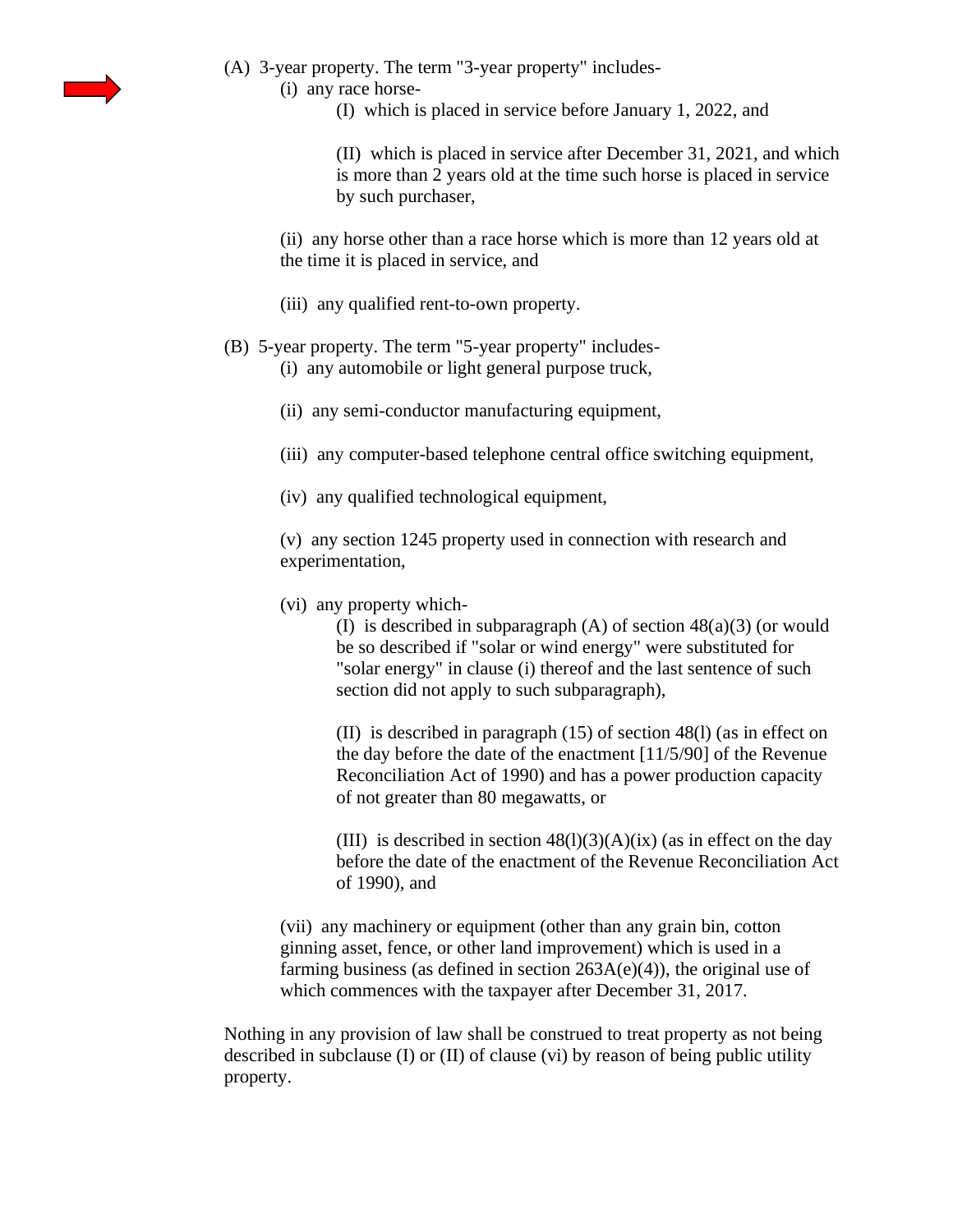- (C) 7-year property. The term "7-year property" includes- (i) any railroad track,
	- (ii) any motorsports entertainment complex,
	- (iii) any Alaska natural gas pipeline,

(iv) any natural gas gathering line the original use of which commences with the taxpayer after April 11, 2005, and

(v) any property which-

(I) does not have a class life, and

(II) is not otherwise classified under paragraph (2) or this paragraph.

- (D) 10-year property. The term "10-year property" includes- (i) any single purpose agricultural or horticultural structure (within the meaning of subsection (i)(13)),
	- (ii) any tree or vine bearing fruit or nuts,
	- (iii) any qualified smart electric meter, and
	- (iv) any qualified smart electric grid system.
- (E) 15-year property. The term "15-year property" includes- (i) any municipal wastewater treatment plant,

(ii) any telephone distribution plant and comparable equipment used for 2-way exchange of voice and data communications,

(iii) any section 1250 property which is a retail motor fuels outlet (whether or not food or other convenience items are sold at the outlet),

(iv) initial clearing and grading land improvements with respect to gas utility property,

(v) any section 1245 property (as defined in section  $1245(a)(3)$ ) used in the transmission at 69 or more kilovolts of electricity for sale and the original use of which commences with the taxpayer after April 11, 2005,

(vi) any natural gas distribution line the original use of which commences with the taxpayer after April 11, 2005, and which is placed in service before January 1, 2011, and

(vii) any qualified improvement property.